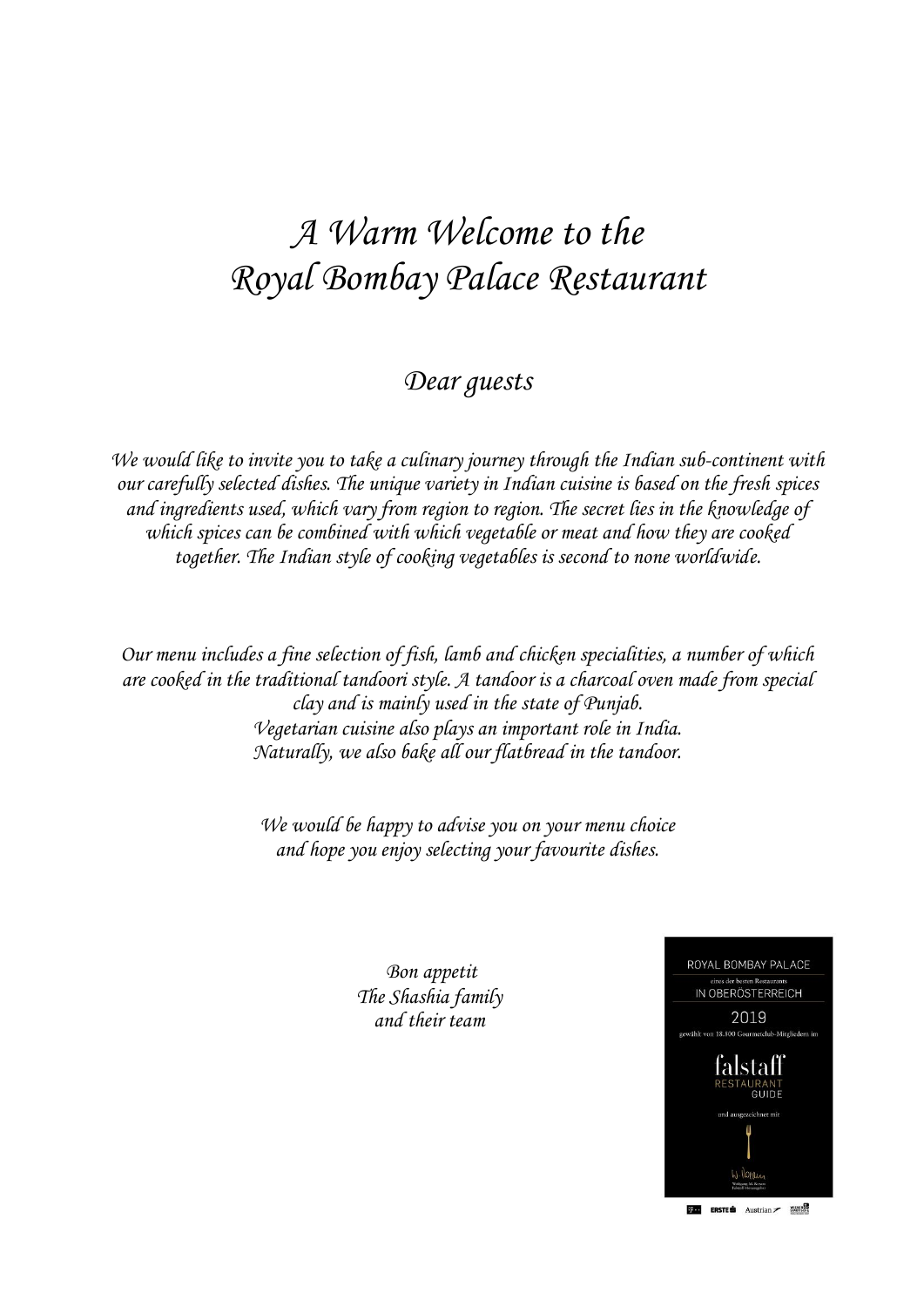## *Alkoholische Getränke Alcoholic drinks*

#### *Aperitifs*

| Mango Sekt                 | Mango and sparkling wine        | $G$ las $4,30$ |
|----------------------------|---------------------------------|----------------|
| Mango Campari              | Mango and Campari               | $G$ las $4,30$ |
| Mango Wodka                | Mango and vodka                 | $G$ las $4,30$ |
| Sekt Orange                | Sparkling wine and orange juice | $G$ las $4,30$ |
| Sekt                       | Sparkling wine                  | $G$ las $4,30$ |
| Aperol Spritz              | <b>Aperol Spritz</b>            | $G$ las 4,30   |
| Campari Orange             | Campari Orange                  | $G$ las $4,30$ |
| Martini Dry, Rosso, Bianco | Martini Dry, Rosso, Bianco      | 4,80           |

*Bier A Zipfer Urtyp / Gösser Zwickel (naturtrüb) naturally cloudy 0,3l 3,70 0,5l 4,10 Indisches Kingfisher oder Kobra Bier Indian Kingfisher or Cobra beer 0,3l 4,10*

| Zipfer Urtyp / Gösser Zwickel (naturtrüb) | naturally cloudy                      | $0,3$ $3,70$ $0,5$ $4,10$ |                |      |
|-------------------------------------------|---------------------------------------|---------------------------|----------------|------|
| Pfiff                                     | very small beer                       |                           |                | 3.20 |
| Indisches Kingfisher oder Kobra Bier      | Indian Kingfisher or Cobra beer       |                           | $0,3\ell$ 4,10 |      |
| Gösser Naturgold Alkoholfrei              | Gösser Naturgold - alcohol-free       |                           | 0,331,3,50     |      |
| Weihenstephaner Hefeweissbier             | yeast wheat beer                      |                           | $0,51$ 4,70    |      |
| Weihenstephaner Hefeweissbier alkoholfrei | yeasty white beer - alcohol-free      |                           | $0,5$ f $4,30$ |      |
| Radler                                    | shandy made with lemonade $0,31,3,90$ |                           | 0.5l           | 4,40 |

#### *Wein* **O**

*Weiß- od . Rotwein gespritzt* **Red or white wine spritzer** 0,25*l* 2,90

*Das umfangreiche Weinangebot finden Sie in unserer Weinkarte! For our extensive selection of wines, please ask for the wine menu.*

## *Alkoholfreie Getränke Alcohol-free drinks*

| Coca Cola, Sprite, Fanta, Almdudler               | herbal lemonade                            |                               | 0,250,3,70  |      |
|---------------------------------------------------|--------------------------------------------|-------------------------------|-------------|------|
| Coca Cola, Sprite, Fanta (in Glasflasche)         | (in Glass bottle)                          |                               | 0,331,4,60  |      |
| Orangensaft, Apfelsaft                            | orange juice, apple juice                  |                               | 0,250,3,70  |      |
| Mangosaft                                         | Mango juice                                |                               | 0,250,3,90  |      |
| Jugendgetränk                                     | Non-alcoholic beverage                     |                               | $0,51$ 3,70 |      |
| Pago Multivit., Erdbeer, Johannisbeer             | Multivitamin, strawberry, blackcurrant     |                               | 0,250,3,90  |      |
| Mineral (spritzig oder still) ( $Zitrone +0.40$ ) | $($ lemon +0.40)                           | $0,331$ $2,20$ $0,751$ $3,80$ |             |      |
| Soda (Zitrone $+0,40$ )                           | $($ lemon $+0.40)$                         | $0,25l$ $1,60$ $0,5l$ $3,00$  |             |      |
| Limo gespritzt                                    | Lemonade with soda water $0,250,3,70,0,50$ |                               |             | 4,50 |
| Mango Lassi / salziges Lassi                      | Mango Lassi or Salted Lassi                |                               |             | 3,90 |
| (Empfehlung n.d. Essen!)                          |                                            |                               |             |      |
| Fever Tree, Tonic, Bitter Lemon, Ginger           |                                            |                               | 0.2l        | 3.90 |
| <b>FEVER-TREE</b>                                 |                                            |                               |             |      |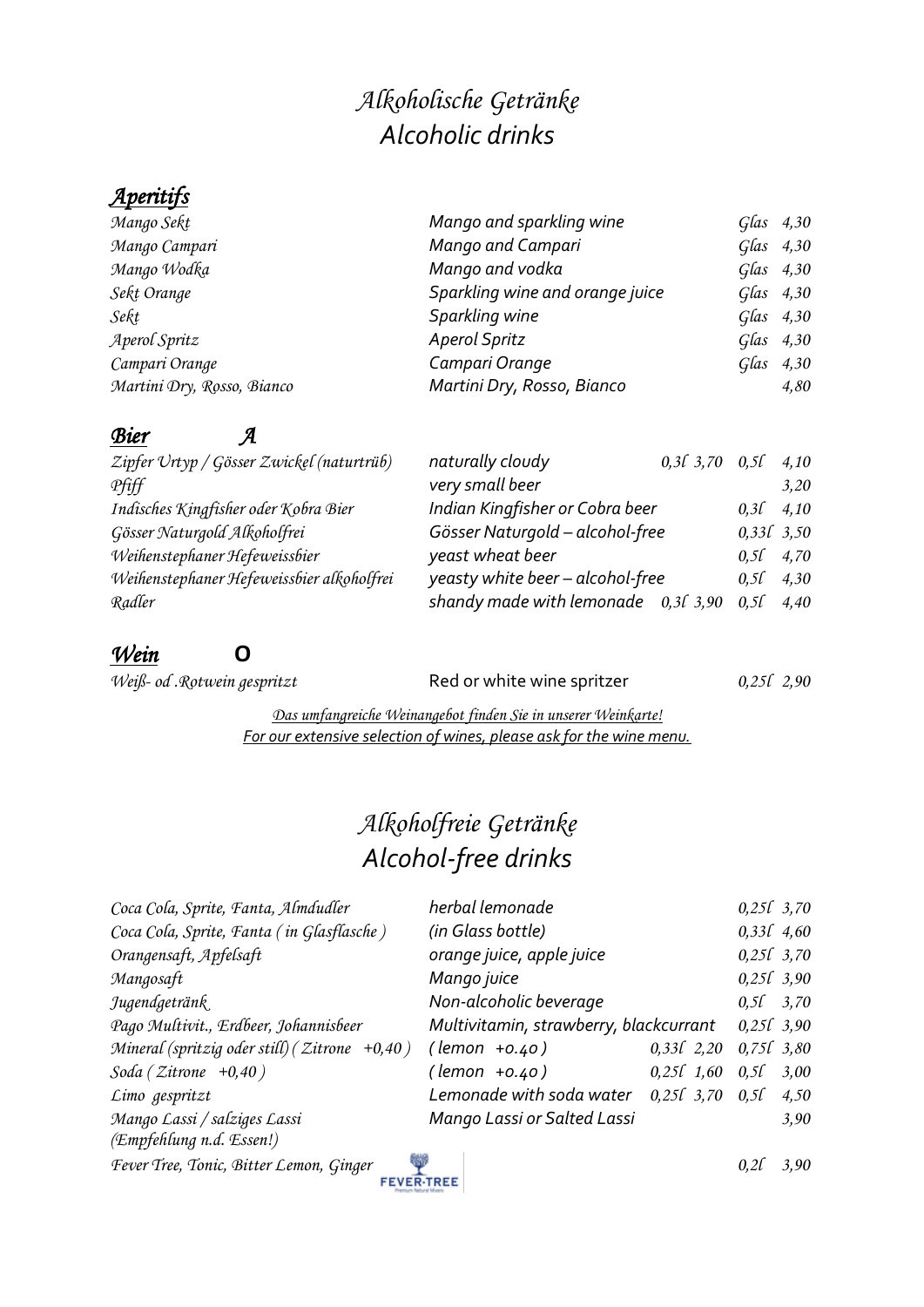# *Suppen und warme Vorspeisen Soup and hot starters*

| <u>Lentil Soup</u>                                                 |       |
|--------------------------------------------------------------------|-------|
| Linsensuppe aus gelben Linsen mit indischen Gewürzen und Knoblauch |       |
| Soup made from yellow lentils with Indian spices and garlic        |       |
| <b>Tomato Ka Shorba</b> GH                                         | 4,90  |
| BIO - Tomatensuppe mit Gewürzen und Mandeln                        |       |
| Organic tomato soup with spices and almonds                        |       |
| <b>Shrimp Soup</b> BDG                                             | 6,40  |
| Südindische Spezialität                                            |       |
| South Indian speciality                                            |       |
| Tikki $G$                                                          | 4,90  |
| Kartoffelteig gefüllt mit Bio-Käse, Erbsen und Gewürzen            |       |
| Potato parcels filled with organic cheese, peas and spices         |       |
| <b>Vegetable Pakoras</b> G                                         | 7,40  |
| Verschiedene Gemüse in Linsenmehlteig frittiert                    |       |
| Assorted vegetables in a lentil pastry envelope, deep fried        |       |
| Prawn Onion Masala BGE                                             | 12,60 |

*Gebratene Riesengarnelen mit Knoblauch, Ingwer , Zwiebel und Koriander Fried king prawns cooked with garlic, ginger, onion and coriander*

#### *Bitte wählen Sie Ihre Beilagen vom Ende der Karte und bestimmen Sie selbst die Schärfe Ihres Gerichtes! Von nicht scharf, mittelscharf, scharf bis extrascharf.*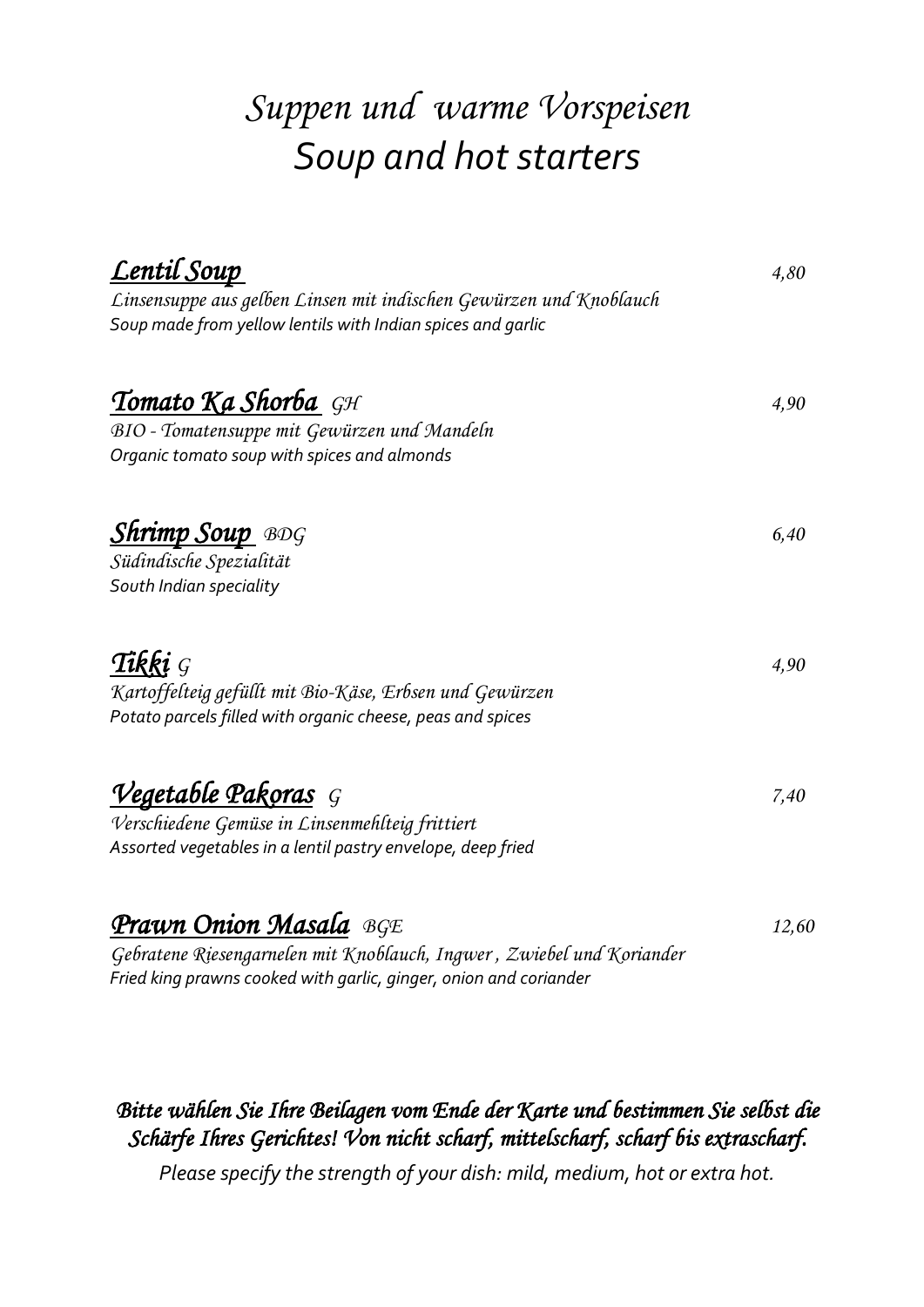# *Vegetarische Spezialitäten Vegetarian specialities*

| <u>Dal Makhni GH</u>                                                                                                                                                 | 13,50 |
|----------------------------------------------------------------------------------------------------------------------------------------------------------------------|-------|
| Gemischte indische Linsen in Sahne - Buttersauce                                                                                                                     |       |
| A mixture of Indian lentils in a buttery cream sauce                                                                                                                 |       |
| Mix Vegetables GH                                                                                                                                                    | 13,90 |
| Verschiedenes Gemüse mit hausgemachtem BIO - Käse nach indischer Art zubereitet<br>A variety of vegetables with homemade ORGANIC cheese prepared to an Indian recipe |       |
| Palak Paneer GH                                                                                                                                                      | 12,90 |
| Frische Spinat – Käse Kreation köstlich zubereitet<br>A fresh spinach and cheese creation, deliciously prepared                                                      |       |
| Sabzi Bhindi                                                                                                                                                         | 13.90 |
| Typisch indisches Gemüse (Okra) mit Zwiebel und Tomaten zubereitet<br>Typical Indian vegetables (Okra) prepared with onions and tomatoes                             |       |
| <b>BIO Malai Kofta</b> GHO                                                                                                                                           | 14,20 |
| BIO - Käse - Kartoffelbällchen, mit Cashewkernen und Rosinen gefüllt,<br>und in einer Curry – Mandel – Sahnesauce zubereitet                                         |       |
| ORGANIC cheese and potato balls stuffed with cashew kernels<br>and prepared in a creamy almond sauce                                                                 |       |

*Bitte wählen Sie Ihre Beilagen vom Ende der Karte und bestimmen Sie selbst die Schärfe Ihres Gerichtes! Von nicht scharf, mittelscharf, scharf bis extrascharf.*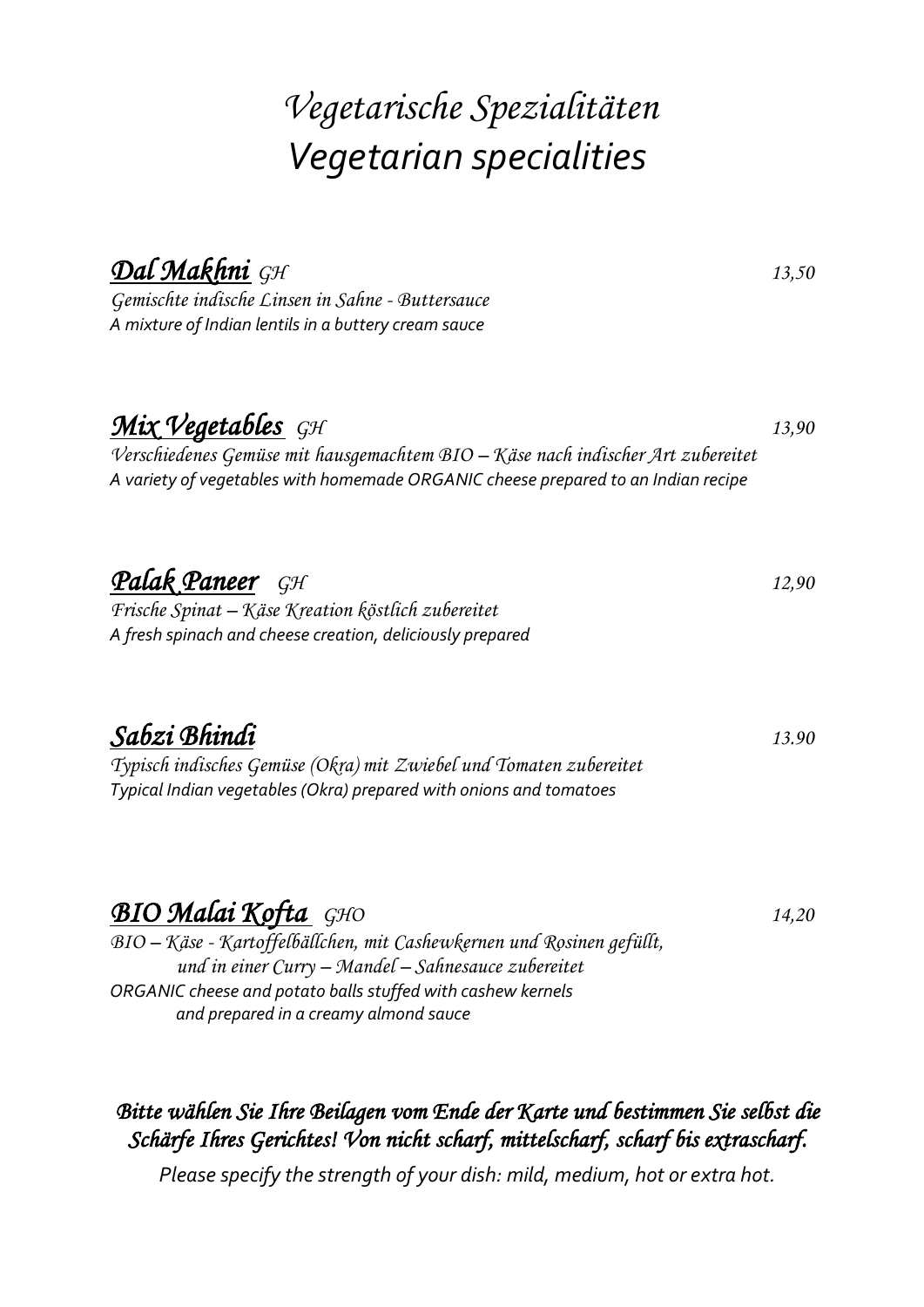# *Spezialitäten vom Huhn Chicken specialities*

## *Murgh Musallam GH 14,80*

*Gebratenes Hühnerfleisch mit Cashewkern – Kurkuma – Sahnesauce zubereitet Fried chicken prepared in a cashew kernel, turmeric and cream sauce*

## *Butter Chicken**GH 15,20*

*Ausgelöste Hühnerkeule im Tandoor (Holzkohleofen) gegrillt und in feiner Sahne - Buttersauce serviert Boneless leg of chicken grilled in a tandoor (charcoal) oven and served in a delicate buttery cream sauce*

## *Chili Chicken CG 15,90*

*Hühnerfleisch mit Jung-Zwiebel ,Tomaten, Tricolore-Paprika gebraten, serviert auf der heißen Platte nach süßsaurer Art Sweet and sour chicken, pan fried with spring onions, tomatoes and tricolor peppers, served on a sizzling hot plate*

# *Tandoor*

*Spezialität vom Holzkohleofen Specialities from the Charcoal Oven*

*Chicken Tikka <sup>G</sup> 15,90*

*Ausgelöste Hühnerkeule in feiner Gewürz-Joghurt-Mischung mariniert, im Tandoor (Holzkohleofen) gegrillt und auf heißer Platte serviert Chicken pieces marinated in finely spiced yogurt, grilled in a tandoor oven and served on a sizzling hot plate*

#### *Bitte wählen Sie Ihre Beilagen vom Ende der Karte und bestimmen Sie selbst die Schärfe Ihres Gerichtes! Von nicht scharf, mittelscharf, scharf bis extrascharf.*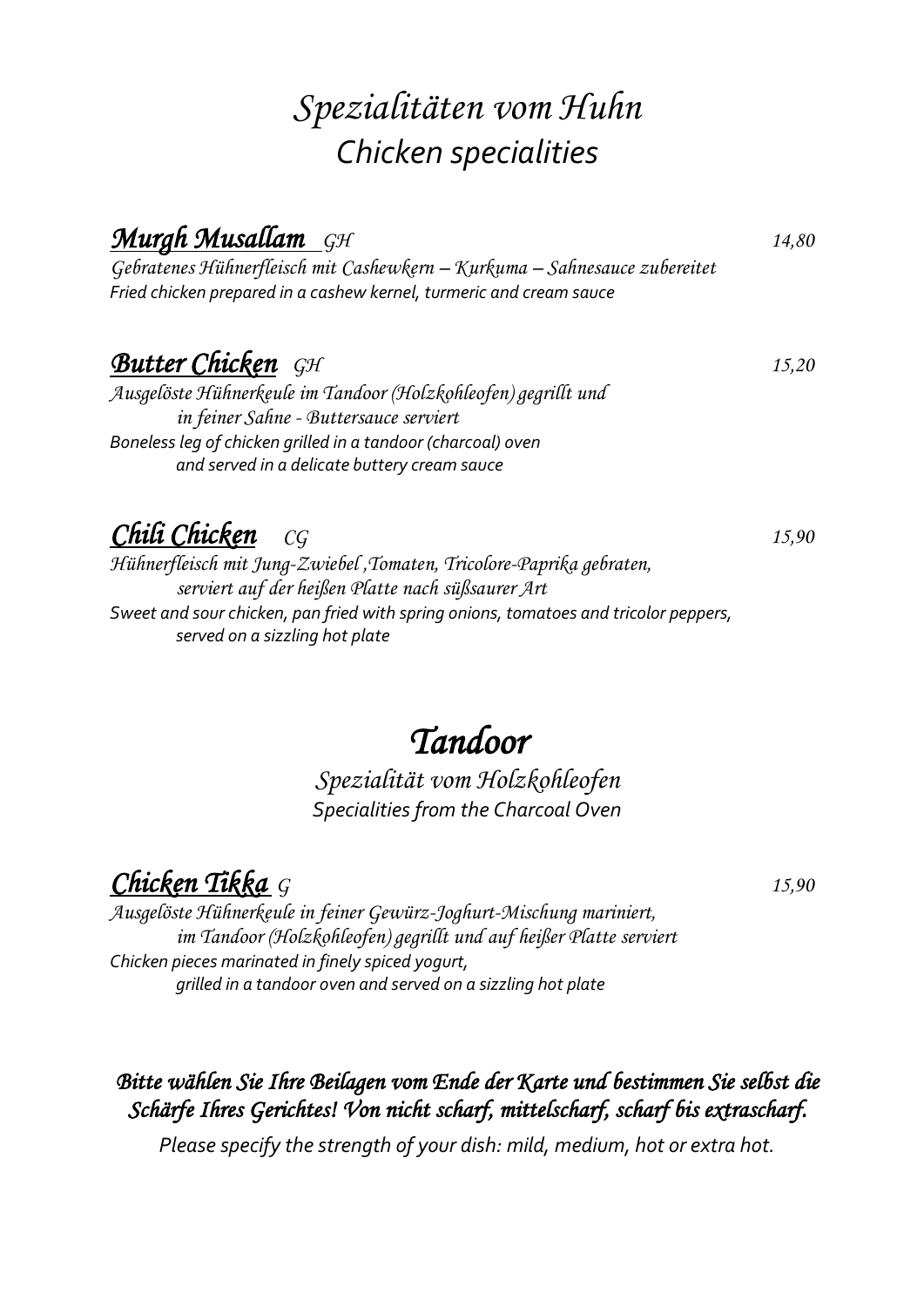# *Feines vom Lamm Delicate Lamb Dishes*

## *Bhuna Gosht GH 15,40*

*Gebratenes Lammfleisch mit Tomaten, und Zwiebel zubereitet Roast lamb prepared with tomatoes and onions*

*Lamb Lahori GHC 15,90* 

*Faschiertes Lammfleisch im Tandoor(Tonofen) gegrillt und in Currysauce zubereitet Minced lamb grilled in a tandoor oven and prepared in a cashew nut curry sauce*

*Lamb Lababdaar GH 16,40*

*Lammfleisch gebraten, mit Tomaten, Ingwer und Zwiebel angerichtet Fried lamb served with tomatoes, ginger and onions*

*"Royal Bombay Palace" Lamb GH 18,40* 

*Geheimrezept des Chefkochs A secret recipe of our head chef*

#### *Bitte wählen Sie Ihre Beilagen vom Ende der Karte und bestimmen Sie selbst die Schärfe Ihres Gerichtes! Von nicht scharf, mittelscharf, scharf bis extrascharf.*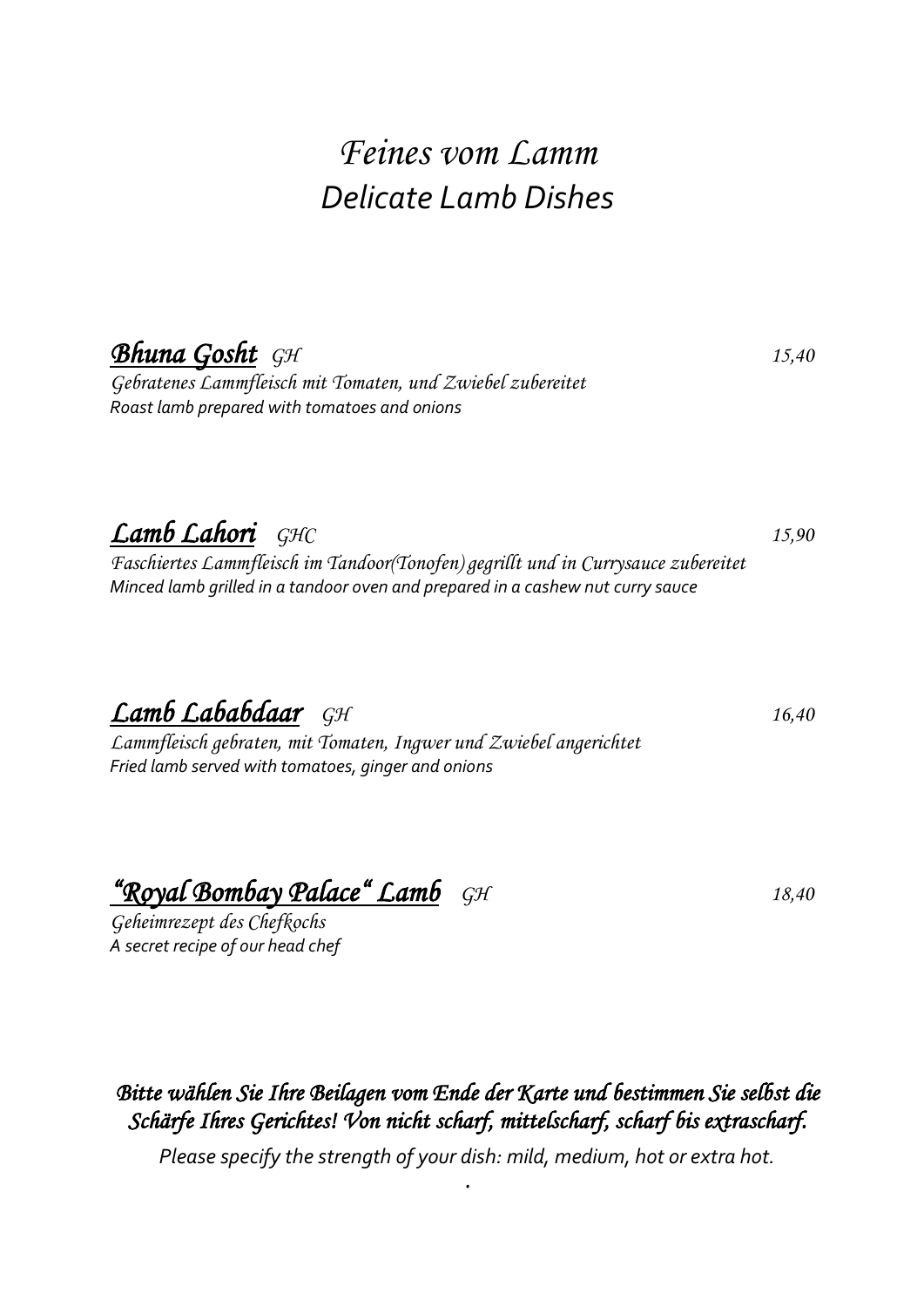# *Fischspezialitäten Fish Specialities*

## *Kadhai Fish DH 15,40*

*Frischer Fisch mit Tricolore-Paprika, Tomaten und Liebstöckelsamen angerichtet Fresh fish served with tricolor peppers, tomatoes and lovage seeds*

## *Shrimps Curry BHG 16,40*

*Shrimps in pikanter Cashew-Kokossauce Shrimps in a spicy cashew and coconut sauce*

#### *Prawn Curry**BHG 21,40*

*Premium - Riesengarnelen in der Pfanne gebraten und in feiner Currysauce serviert Premium king prawns fried and served in a delicate curry sauce*

#### *Bitte wählen Sie Ihre Beilagen vom Ende der Karte und bestimmen Sie selbst die Schärfe Ihres Gerichtes! Von nicht scharf, mittelscharf, scharf bis extrascharf.*